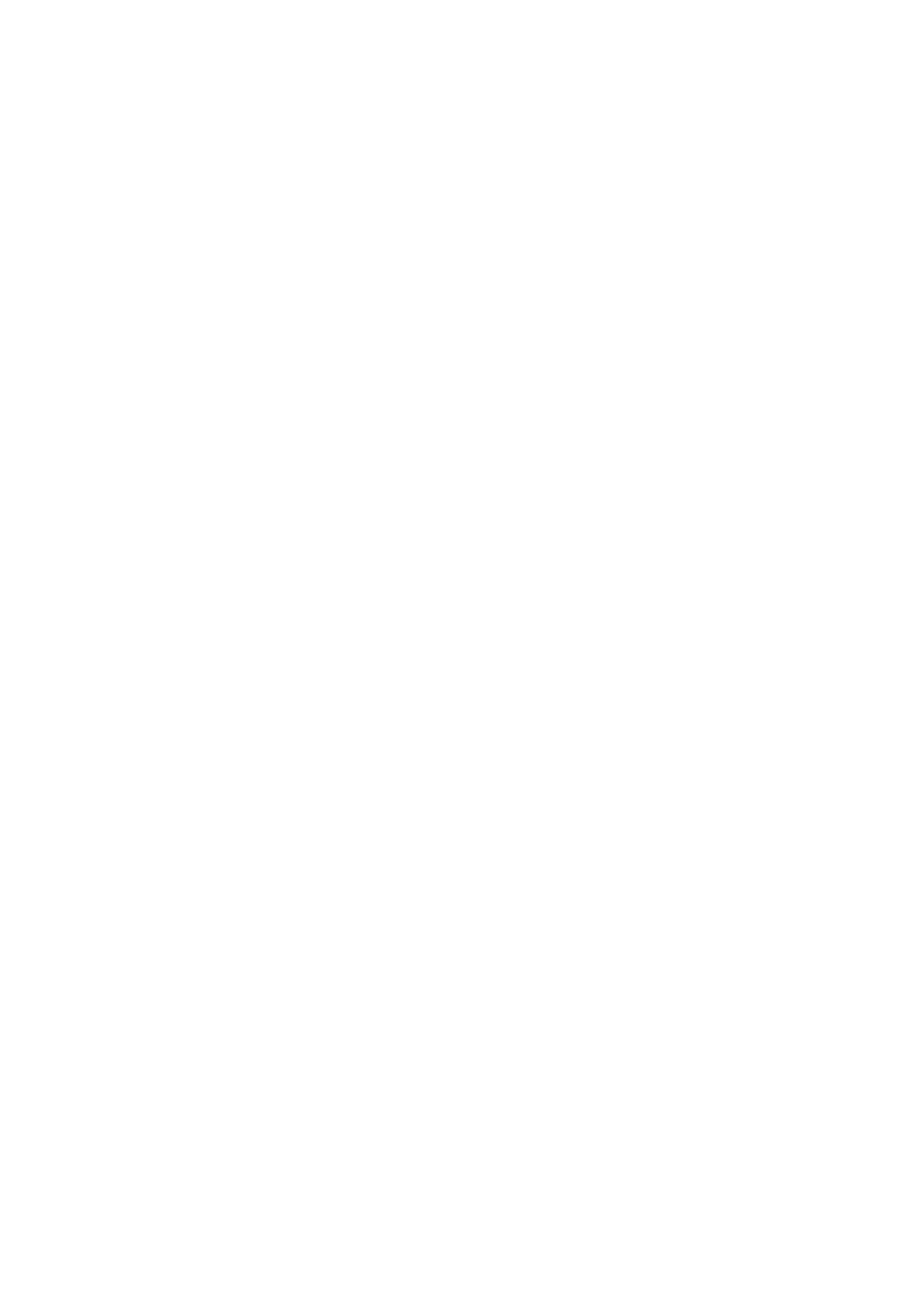associates. With the exception of sites submitted for consideration as a new settlement or for employment use associated with the strategic road network, to be considered suitable a site must be in or adjacent to the existing developed footprint of the settlement. Sites separated from the development boundary or development footprint of a settlement may be considered suitable where they adjoin another site which does adjoin a development boundary/development footprint.

- The development footprint of a settlement is defined as the continuous built form of the settlement and excludes:
	- Individual buildings and groups of dispersed, or intermittent buildings, that are clearly detached form the continuous built-up area of the settlement;
	- Gardens, paddocks, and other undeveloped land within the curtilage of buildings on the edge of the settlement where land relates more to the surrounding countryside than to the built-up area of the settlement; and
	- Agricultural buildings and associated land on the edge of the settlement

### **Deliverable and developable sites**

- In accordance with the NPPF and PPG<sup>3</sup>, housing sites with extant full planning permission and minor sites (of 9 or fewer dwellings) with outline planning permission are considered deliverable i.e. housing delivery within the first five years of the Plan. Other housing sites identified in the Call for Sites where the principle of development is acceptable (e.g. within existing development boundaries and unaffected by any significant site constraints) are considered to be developable beyond five years.
- Irrespective of the Council's five year supply position and the implications of NPPF, some sites will also be considered 'deliverable (subject to policy change)' in the Land judgement will inform the housing trajectory for the Plan making process not the five year land supply assessment process. Availability Assessment where they have no significant constraints to delivery. This
- advice has been provided and the Council has been informed of the landowner/developer's intention of submitting a planning application), and/or where a site is being promoted through the Plan-making process provided that there are no significant physical, environmental or policy constraints. 2.36 Sites will be considered deliverable where there is evidence of a developer's intention to submit a planning application in the near future (for example where pre-application
- Although some of these sites could potentially begin to see completions within years four and five of the current five year period, these will not be included in the Council's

 $\overline{a}$ <sup>3</sup> Government Guidance on Housing and Economic Land Availability Assessment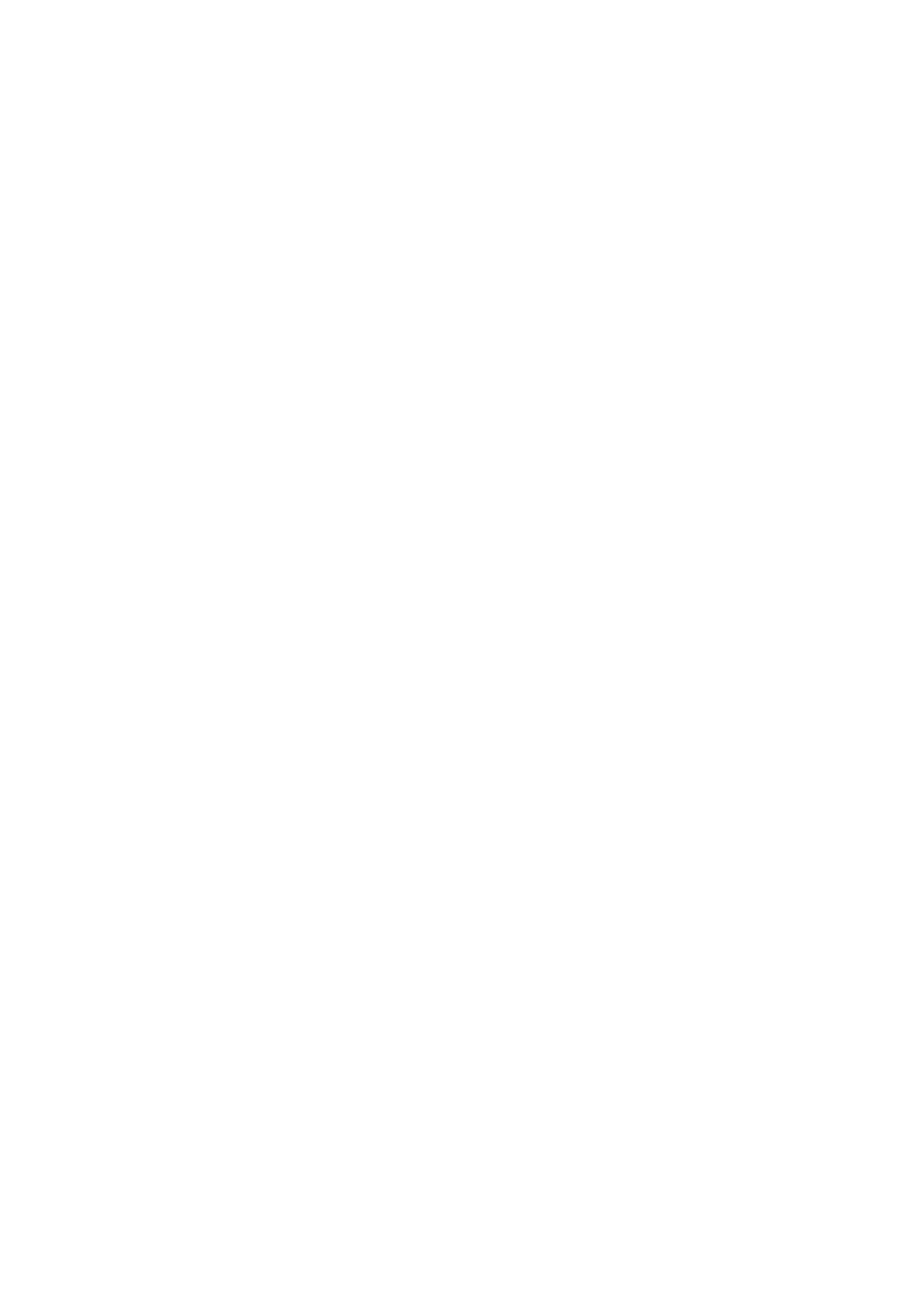- Whilst the first Covid 19 lockdown had an initial impact on ceasing or reducing housing delivery, rates have increased to pre-lockdown rates and in some cases have exceeded them;
- Brexit is having an impact on labour supply in the building industry. In particular, bricklayers are in short supply. This could impact on housing delivery rates in the coming months and years;
- Modern methods of construction (for example flat pack homes) are expensive to produce and are not expected to be rolled out in large numbers at the present time;
- Demand for housing remains strong with rise in demand from buyers not being met by new properties coming on to the market. This imbalance could keep prices high.
- Registered providers who deliver both market and affordable homes are currently concentrating on only delivering affordable homes due to lending restrictions and uncertainty in the market.
- Engagement with a range of developers and agents informed the delivery rates for employment land identified in the Housing and Economic Development Needs Addendum (2022). It is acknowledged that unlike housing delivery rates, employment delivery is more likely to be site/business specific, and may be in response to the demands of a particular business. This reflects the views of developers and reflects past delivery rates in the District. Assessment 2020 and the Housing and Economic Development Needs Assessment
- Taking into consideration views of the development industry, historic delivery trends in Bassetlaw, and the economy following Covid-19, the lead-in periods have been reviewed; it is not considered necessary to revise them at this point. This will be monitored annually and revised if trends show any change in lead in times.
- Historic build rates in Bassetlaw for the majority of sites over 50 dwellings is in excess of 40 dwellings per annum for a full development year (i.e. once the site is established following site preparation). Although such sites can have a wide range of delivery rates - ranging from 90 dwellings per annum to 6 dwellings per annum in a small number of cases.
- Lichfields "Stock and Flow: Planning Permissions and Housing Output, January 2017"<sup>4</sup> sets out that sales outlets typically generate 30 to 40 sales per annum. This is consistent with the views of volume house builders and past delivery trends in the District that large scale sites developed by a single volume house builder will have an average build rate of 30-35 dwellings per annum. Therefore, the Council has taken a prudent approach

 $\overline{a}$ 4 [Lichfields "Stock and Flow: Planning Permissions and Housing Output, January 2017](https://lichfields.uk/media/2517/stock-and-flow-planning-permissions-and-housing-output.pdf)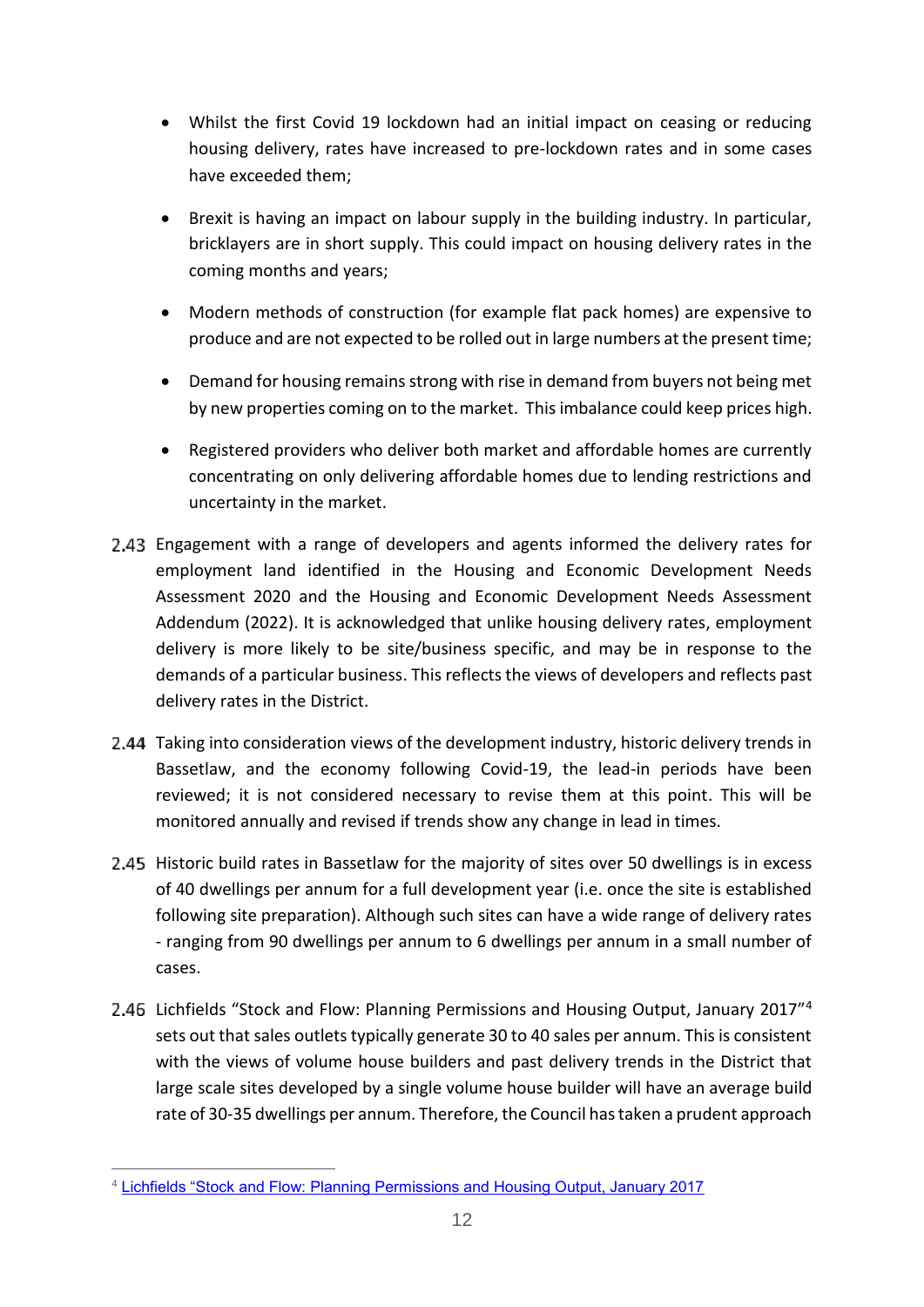in assuming a delivery rate of 30 dwellings per annum unless written evidence is provided by an agent or developer. This information is detailed in Appendix 1.

- Historic build rates also demonstrate that, once commenced, smaller sites of between 10 and 50 dwellings generally deliver within five years. The Council has therefore used this to inform delivery of such sites.
- The loss of dwellings, demolitions and change of use from residential to another use, is deducted from the overall supply, however, this is typically a low figure in Bassetlaw.
- **Density of development:** A density of 30 dwellings per hectare is used to provide an indication of potential site capacity where landowners/agents have not stated a preferred number of residential units for a particular site. It is, however, recognised that higher densities may be appropriate on sites where less on-site infrastructure is required (e.g. on sites in town centres and other locations that are well served by public transport, or where surrounding development density is at a higher level). Similarly, in rural areas it will be likely that lower densities will be more appropriate and density of development will not be uniformly imposed on prospective development sites. Strategic sites may be able to accommodate a range of densities across the site relevant to use, proximity to the existing built form and neighbouring land uses.
- With regard to sites assessed for employment, results of the Economic Development (2020) and the Housing and Economic Development Needs Assessment Addendum (2022) have been taken into account in the assessment of suitability and deliverability. Physical and environmental constraints have also been identified where applicable. Needs Assessment (2019), the Housing and Economic Development Needs Assessment
- Sites assessed for permanent gypsy and traveller accommodation have been subject to the same assessment process as the sites assessed for housing. The gypsy and traveller community has been consulted through the development of the Gypsy and Traveller Accommodation Needs Assessment (2019) and the 2022 Update to gain an understanding of the availability of land for new pitches.

#### **STAGE 3: Windfall Allowance**

- 2.49 Windfall sites are those 'sites not specifically identified in the development Plan'. NPPF, 2021 paragraph 71 as well as the PPG state, that where justified, windfall sites can contribute towards housing supply and also the employment supply. However, there is an emphasis that this should be on the basis of 'compelling evidence that they will provide a reliable source of supply'.
- 2.50 Monitoring records show that since 2011 windfalls have consistently delivered a significant proportion of Bassetlaw's housing completions.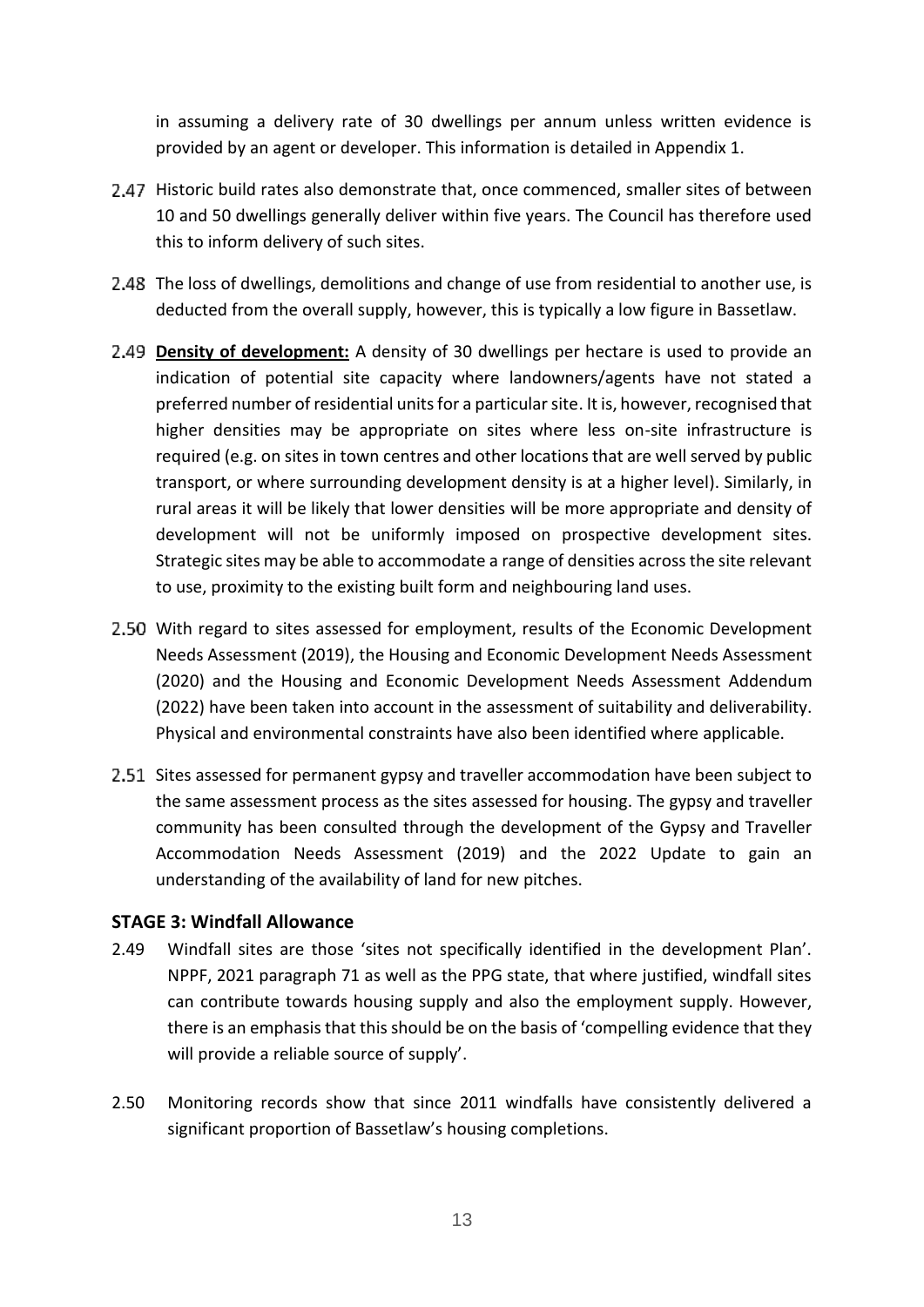- 2.60 Analysis of past completions shows that, over the past 10 years, 1149 new dwellings have been built on sites of 9 or less dwellings, that have not been allocated but may have been identified in previous LAAs in or adjoining the settlements.
- 2.61 This gives an average of 115 dwellings per annum completions on small sites. The Council therefore considers that on balance based on the evidence a 100 dwellings would represent a modest and realistic allowance for windfall sites as part of anticipated supply in a Local Plan.
- 2.62 Bassetlaw has a strong employment land supply with a significant proportion of land with planning permission. Monitoring shows that economic development activity in Bassetlaw is currently maintaining pre-pandemic levels of economic growth. But given the strong historic trends for employment land in the district the HEDNA 2022 recommends providing for a buffer in employment terms of around 10%. This allowance is designed to accommodate windfall sites that are likely to come forward in the plan period, such as in existing employment sites, in the town centres and in the rural area for local business growth.

#### **STAGE 4: Assessment Review**

- 2.62 Once the sites and broad locations have been assessed, the development potential of all sites can be collected to produce an indicative trajectory, setting out how much housing development can be provided and at what point in the future. In Bassetlaw the delivery of employment land responds to the demands of the market. Sites with planning permission, particularly those associated with the main road network (A1/A57) and that are being actively promoted are expected to deliver in the early- mid part of the plan period. This has been informed from discussions with agents/developers through the HEDNA. This is caveated with an assessment of the likelihood of sites coming forward as anticipated.
- 2.63 In addition to newly submitted or identified sites, sites assessed in previous iterations of the Land Availability Assessment are reviewed and assessments are updated where changes have occurred with regard to planning status, suitability, availability and deliverability. Sites that are under construction or where development is complete are removed from the LAA as they are no longer available.
- 2.64 Where insufficient sites are identified to meet local need the Council may look on a site by site basis at any constraints identified to see if these could be reasonably overcome. If there is clear evidence that the needs cannot be met locally, it will be necessary to consider how these needs might be met within the wider HMA area in accordance with the duty to cooperate.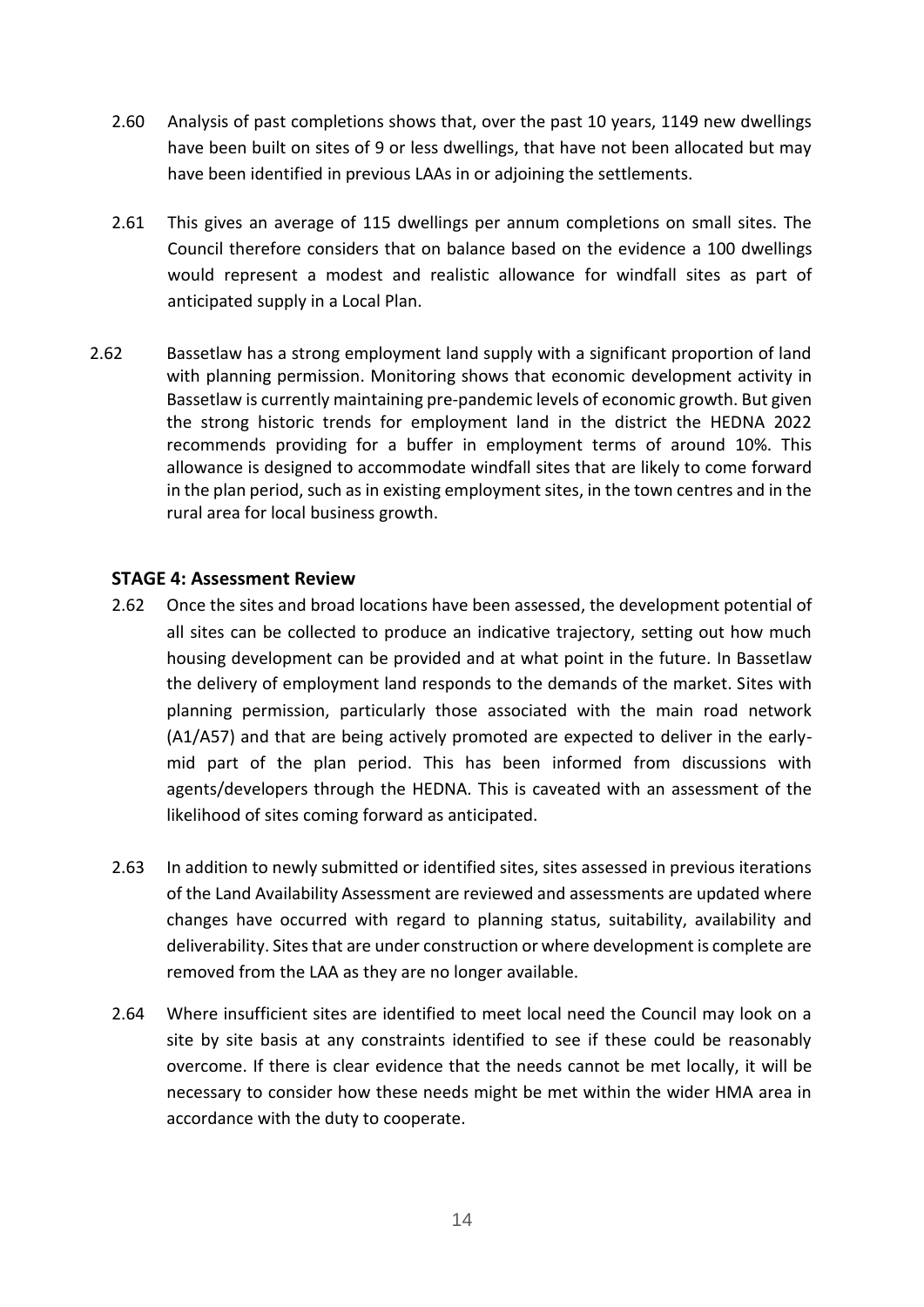### **STAGE 5: Final Evidence Base**

- 2.65 Sites included in the Land Availability Assessment will be categorised on the following basis:
	- Unsuitable and/or Unachievable
	- Deliverable within 0-5 years either 'now' or 'subject to policy change'
	- Developable beyond 5 years
- 2.66 The appendices to this report contains the following information:
	- The LAA Methodology Flowchart
	- Site Plans
	- Bassetlaw Land Availability Plan Housing Trajectory (2020 to 2038)
	- A list of assessed LAA potential employment sites without planning permission (Appendix L)
	- A list of assessed LAA potential housing sites without planning permission (Appendix D, E, F, G, H, I, J and K), cross-referenced to location maps (Appendix B). This consists of:
		- o an assessment of each site in terms of its suitability for development, availability and achievability;
		- o Reasoned justification where sites have not been taken forward for further consideration as a site allocation.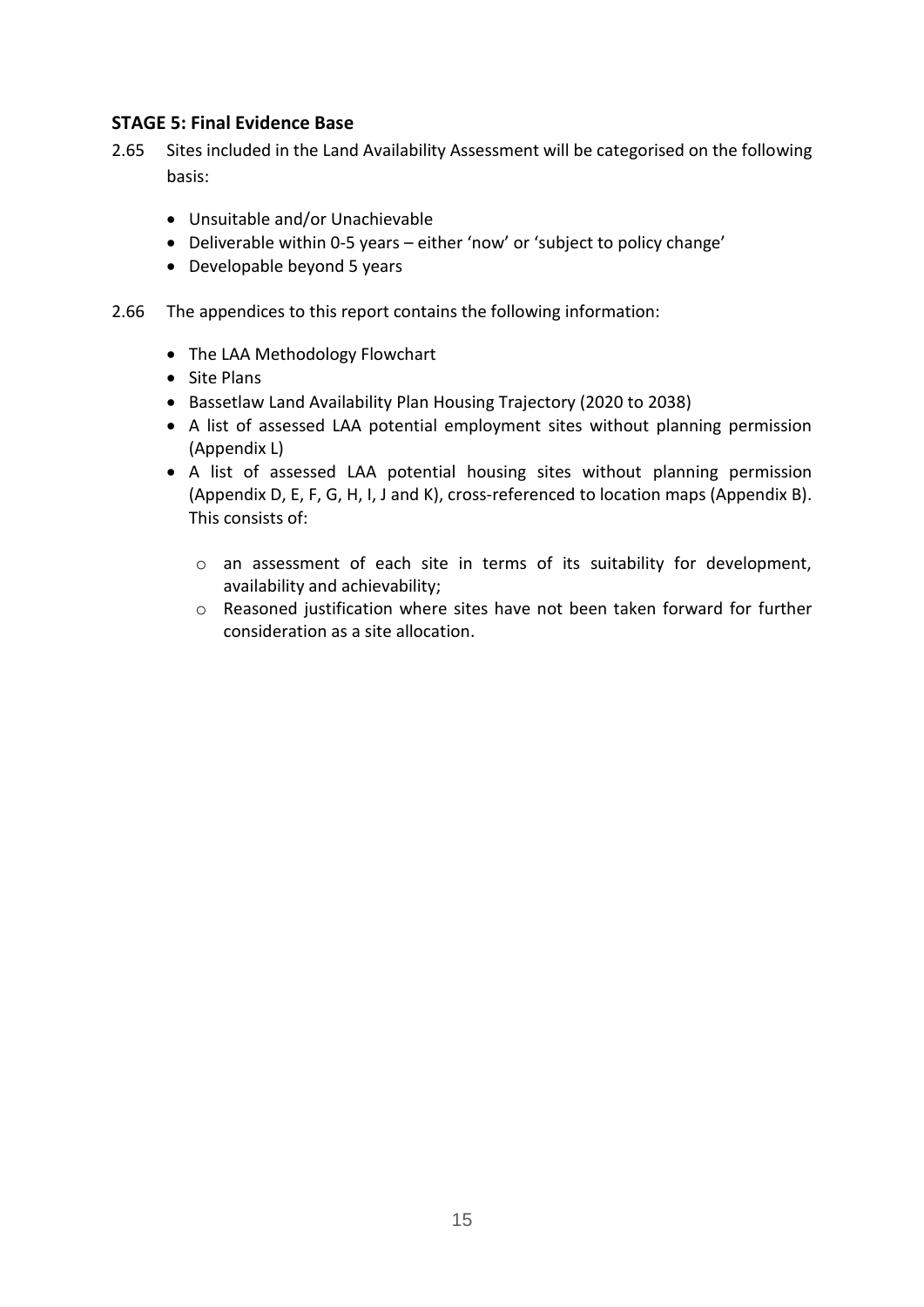# **3 Housing Need and Supply in Bassetlaw District**

### **Local Housing Need**

- $3.1$  The NPPF requires Local Plans to meet identified housing need unless any adverse impacts of doing so would significantly and demonstrably outweigh the benefits, when assessed against the policies in the NPPF taken as a whole, or specific policies in the Framework indicate development should be restricted.
- Current housing targets in the publication version of the Bassetlaw Local Plan are based on a calculation of housing need using the Standard Method, as identified by the Housing and Economic Needs Assessment PPG<sup>5</sup> and a further assessment of need in relation to economic growth in Bassetlaw up to 2038.
- Addendum sets the housing target from 2020 to 2038 at 10,476, which equates to 582 The Regulation 19 Bassetlaw Local Plan 2020-2038: Publication Version Second dwellings per annum.
- The Bassetlaw Local Plan Housing Requirement differs from the current annually published Bassetlaw Five Year Housing Land Supply Statement<sup>6</sup> housing requirement figure which uses the Standard Method target of 288 dwellings per annum. This approach accords with national guidance<sup>7</sup> as the current Core Strategy was adopted over five years ago (in 2011).

### **Housing Land Supply**

 April 2022 (sites with planning consent, Neighborhood Plan Allocations, and windfall allowance). This is the status of the land supply before any site allocations are identified in the emerging Local Plan and the Worksop Central DPD. 3.5 Table 4 provides detail on Bassetlaw's current Housing Land Supply up to 2038 at  $1^{st}$ 

 $\overline{a}$ 5 [Government Guidance on HEDNAs](https://www.gov.uk/guidance/housing-and-economic-development-needs-assessments) 

<sup>&</sup>lt;sup>6</sup> [Bassetlaw District Council's 5 Year Land Supply](http://www.bassetlaw.gov.uk/everything-else/planning-building/planning-policy/planning-policy-monitoring-research/five-year-housing-land-supply-statement.aspx) 7 Government Guidance on HEDNAs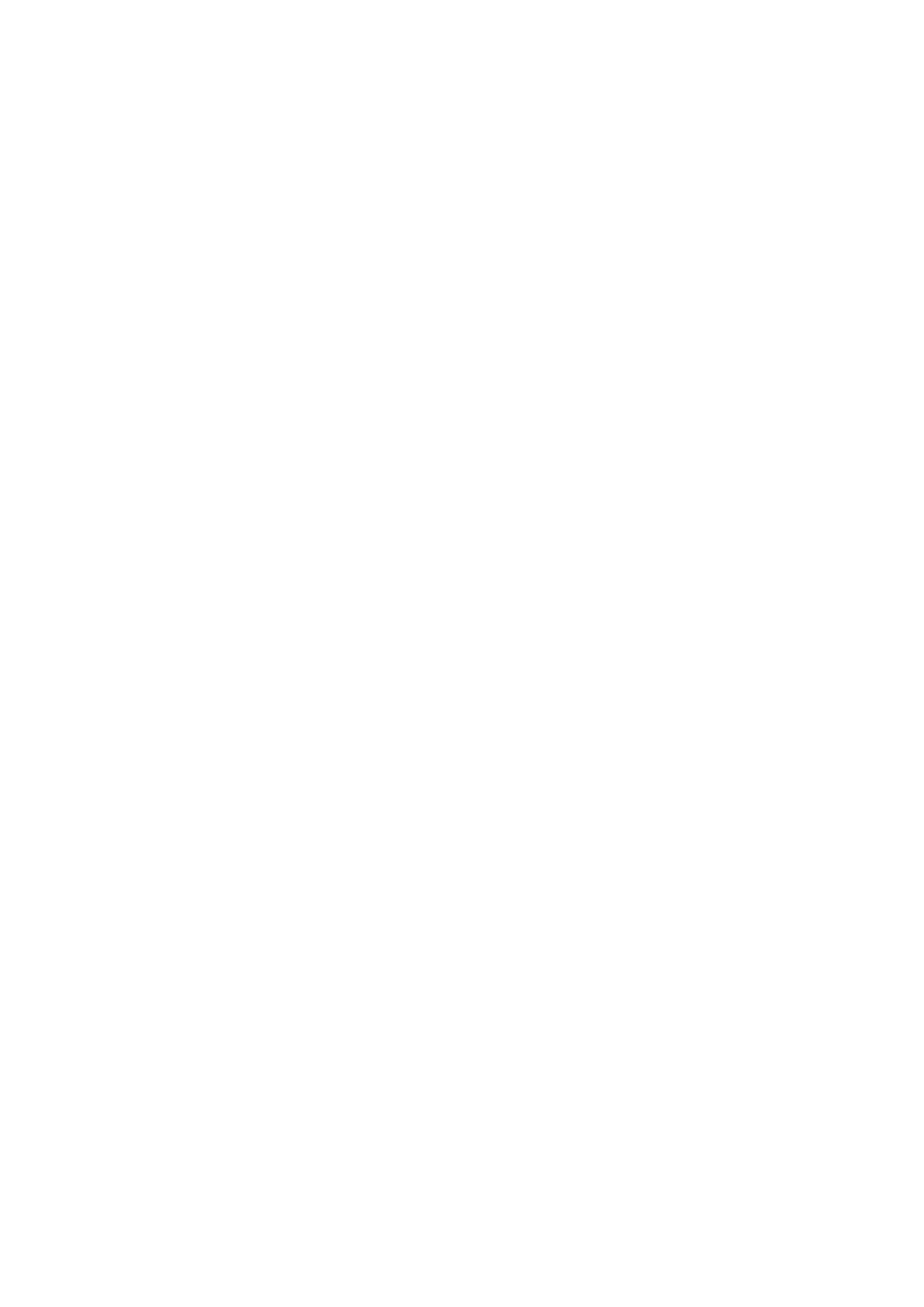## **4 Conclusion**

- 4.1 The housing requirement for the period 2020 to 2038 is 10,476 dwellings.
- 4.2 With regard to planning permissions, the housing land supply at  $1<sup>st</sup>$  April 2022 equates to 5995 dwellings. An additional 766 dwellings were delivered between 1<sup>st</sup> April 2021 and 31<sup>st</sup> March 2022. Delivery between 1<sup>st</sup> April 202 and 31<sup>st</sup> March 2021 stood at 775 dwellings.
- 4.3 The number of dwellings from Neighbourhood Plan Allocations without planning permission currently equates to 438 dwellings. It is expected that this will increase as more Neighbourhood Plans are in the process of being produced.
- 4.4 An allowance has been added to the supply in anticipation of the minimum number of dwellings expected to be delivered on windfall sites. Past housing delivery has informed this allowance. A minimum of 1200 dwellings is expected beyond year 6 of the Local Plan. A buffer in employment terms equivalent to 10% has been built in to accommodate windfall sites expected to come forward during the plan period.
- 4.5 Following the adoption of a Masterplan for Worksop Town Centre the Council is progressing with the preparation of the Worksop Central Development Plan place in June - July 2021. It is expected that the DPD will deliver 700 dwellings by Plan's spatial strategy. Following the granting of planning permission 75 are included in the supply as commitments. Document. A call for sites was undertaken and Regulation 18 consultation took 2038 contributing to meeting the housing requirement identified by the Local
- 4.6 The minimum number of dwellings from LAA sites which are potentially suitable subject to policy change outside of Worksop Central area equates to 6075 dwellings (detailed assessments can be viewed in the appendices). These sites have been taken forward for further assessment through the Sustainability Appraisal and Habitats Regulation Assessment process. This will inform the Local Plan Site Selection process.
- 4.7 Of the ten sites assessed for permanent gypsy and traveller accommodation, five are considered potentially suitable for expansion. These sites can accommodate 24 pitches. These sites have been taken forward for further assessment through the Sustainability Appraisal and Habitats Regulation Assessment process. This will inform the Local Plan Site Selection process.
- 4.8 A total of 83 sites have been assessed for employment development. Of these, 16 are considered to be reasonable alternatives and have been taken forward for further consideration through the Sustainability Appraisal and Habitats Regulation Assessment process. This will inform the Local Plan Site Selection process.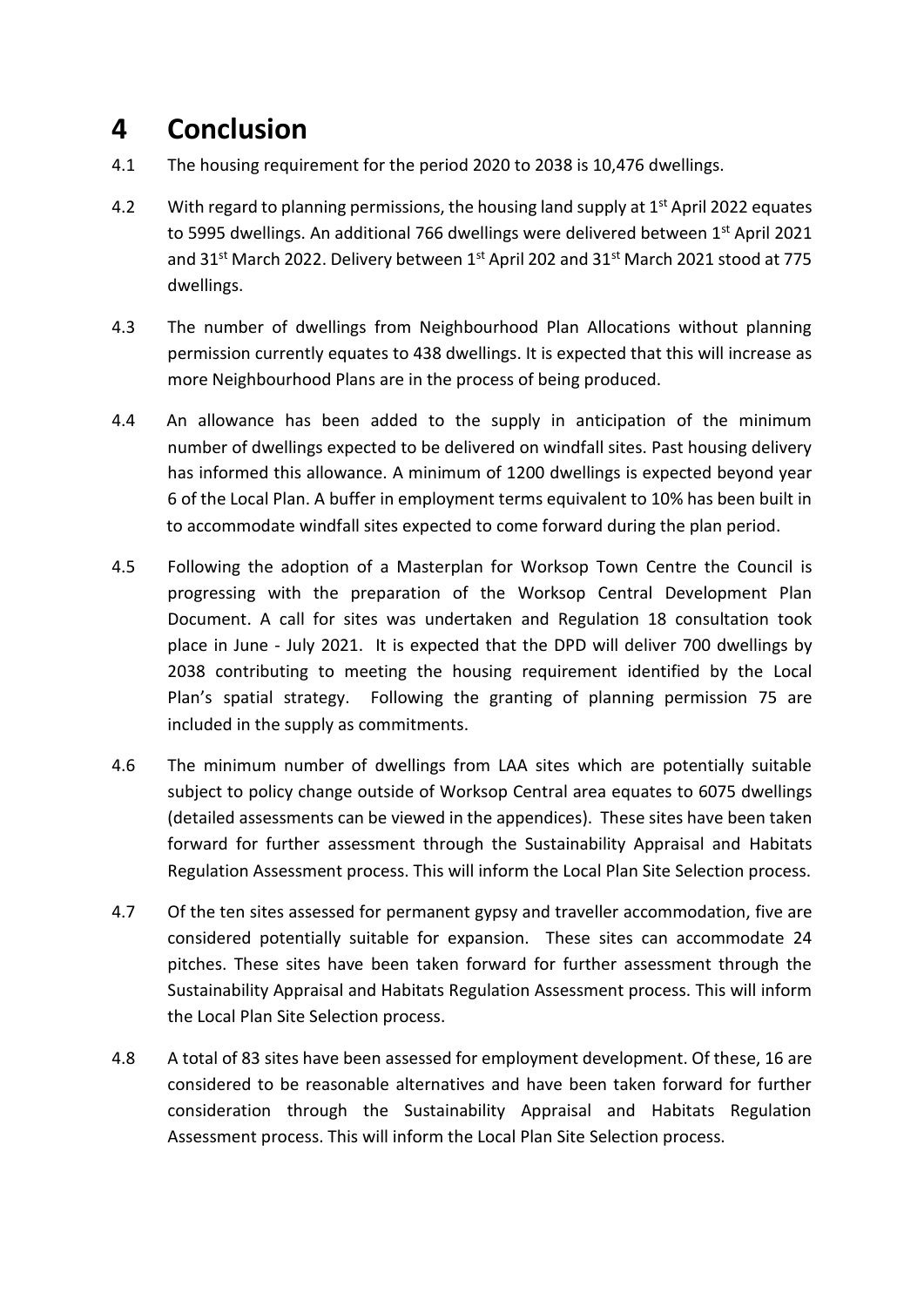| <b>Housing Requirement 2020 to 2038</b>                           |                  |
|-------------------------------------------------------------------|------------------|
| <b>Bassetlaw Plan Total Housing</b>                               | 10,476 dwellings |
| Requirement 2020 to 2038                                          |                  |
| <b>Current Housing Supply to 2038</b>                             |                  |
| Housing delivery 2020/21                                          | 775 dwellings    |
| Housing delivery 2021/22                                          | 766 dwellings    |
| <b>Housing delivery from</b>                                      | 5995 dwellings   |
| commitments between 2020 and                                      |                  |
| 2038                                                              |                  |
| <b>Current Made Neighbourhood Plan</b>                            | 438 dwellings    |
| allocations without PP                                            |                  |
| <b>New Local Plan Allocations</b>                                 | 2742 dwellings   |
| <b>Proposed Allocations in Worksop</b>                            | 635 dwellings    |
| <b>Central DPD</b>                                                |                  |
| <b>Windfall allowance (expected)</b>                              | 1200 dwellings   |
| Total supply from 2020 to 2038 as                                 | 12,551 dwellings |
| at 1 April 2022                                                   |                  |
| <b>Potential Capacity from LAA sites without Planning Consent</b> |                  |
| <b>Potential Housing Supply from LAA</b>                          | 6075 dwellings   |
| sites without planning consent                                    |                  |
| located outside Worksop Central                                   |                  |
| area (to consider for allocation in                               |                  |
| the emerging Local Plan)                                          |                  |

Table 11: Bassetlaw Plan Housing Requirement and Housing Land Supply 2020 to 2038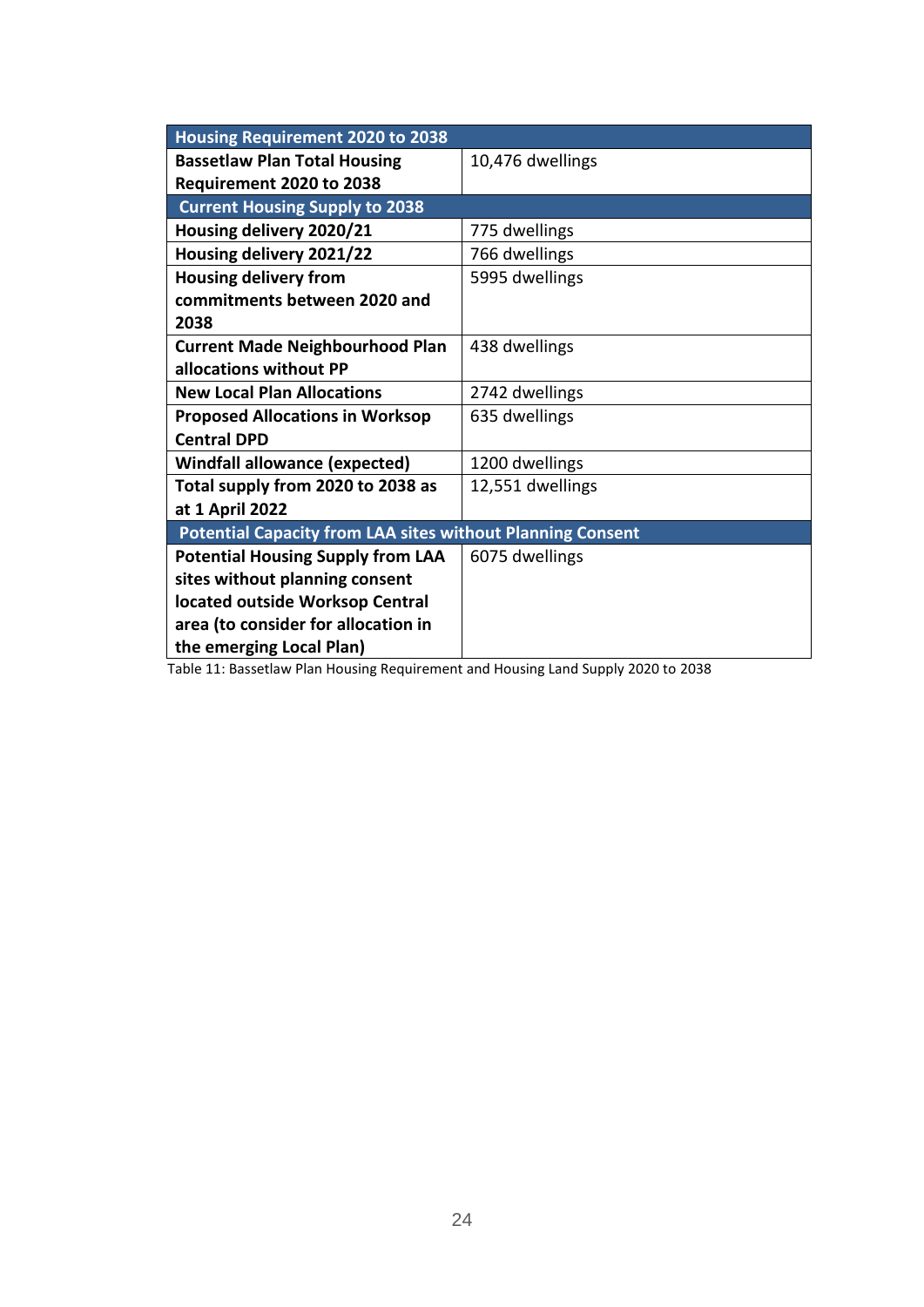# **Glossary of Terms**

 **Agricultural Land:** Agriculture is defined by Section 336(1) of the Town and Country Planning Act 1990 as including: horticulture, fruit growing, seed growing, dairy farming, the breeding and keeping of livestock (including any creature kept for the production of food, wool, skins or furs, or the purpose of its use in the farming of land), the use of land as grazing land, meadow land, osier land, market gardens and nursery grounds, and the use of land for woodlands where that use is ancillary to the farming of land for other agricultural purposes. The quality of agricultural land is traditionally assessed by DEFRA to fall into one of six grades, in order that the Planning System can consider the effect of development proposals on agriculture.

 **Annual Monitoring Report:** A report which is produced annually to establish what is happening in the district now and what may happen in the future, comparing trends against existing Local Plan policies to determine if changes need to be made.

 **Brownfield Land**: Land which is or was occupied by a permanent structure, including the curtilage of the developed land (although it should not be assumed that the whole of the curtilage should be developed) and any associated fixed surface infrastructure. This excludes: land that is or was last occupied by agricultural or forestry buildings; land that has been developed for minerals extraction or waste disposal by landfill, where provision for restoration has been made through development management procedures; land in built-up areas such as residential gardens, parks, recreation grounds and allotments; and land that was previously developed but where the remains of the permanent structure or fixed surface structure have blended into the landscape.

 **Conservation Area:** An area designated by a Local Planning Authority under Section 69 of the Planning (Listed Buildings and Conservation Areas) Act, 1990, regarded as being an area of special architectural or historic interest, the character or appearance of which is desirable to preserve or enhance.

 **General aviation airfields:** Licenced or unlicensed aerodromes with hard or grass runways, often with extensive areas of open land related to aviation activity

 **Greenfield Land:** See Brownfield Land

 **Heritage asset:** A building, monument, site, place, area or landscape identified as having a interest. It includes designated heritage assets (e.g. Listed Buildings) and assets identified by degree of significance meriting consideration in planning decisions, because of its heritage the local planning authority (including local listing).

**High Risk Floodzone:** Land located in Floodzone 2 or Floodzone 3